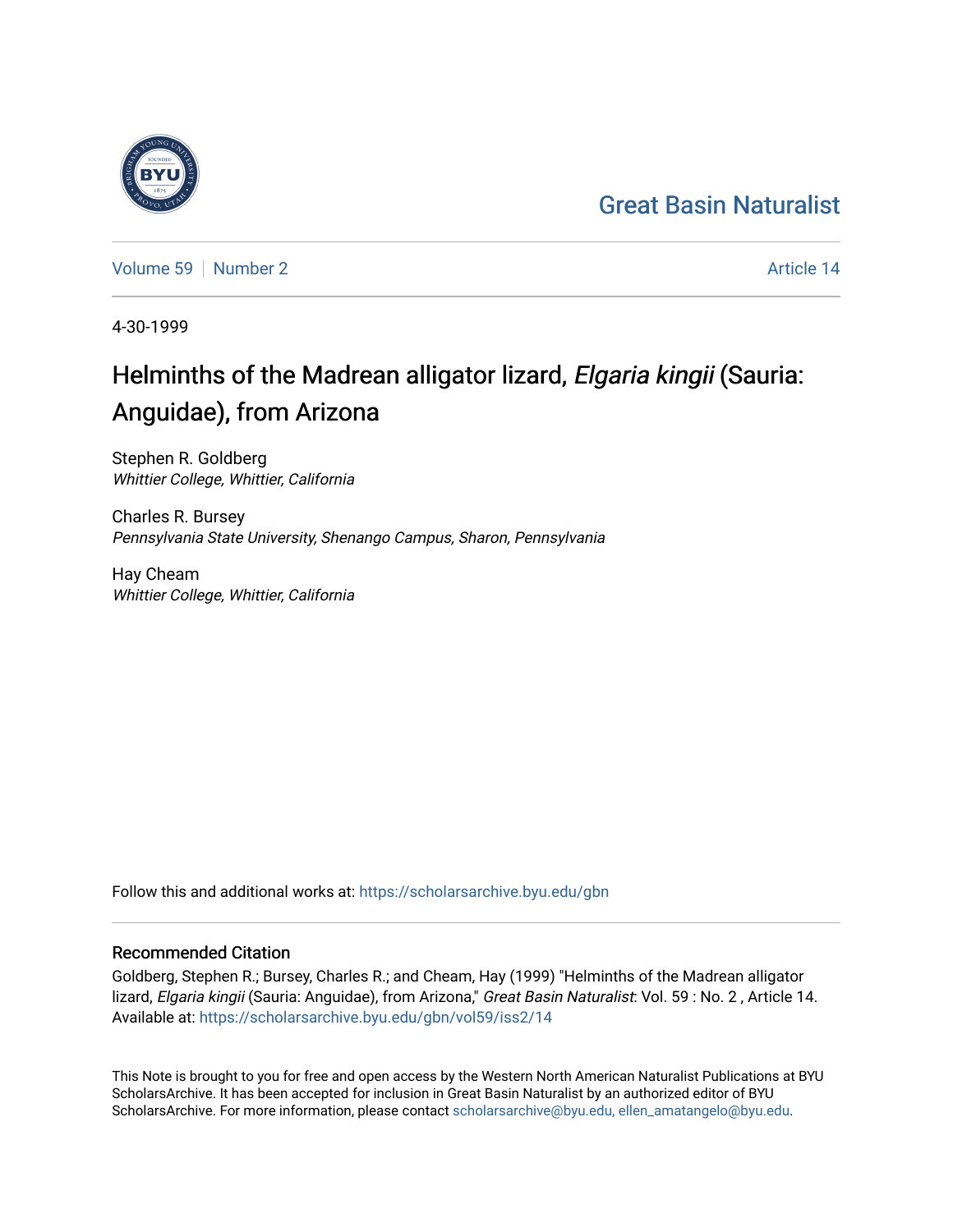Great Basin Naturalist 59(2), ©1999, pp. 198-200

# HELMINTHS OF THE MADREAN ALLIGATOR LIZARD, *ELGARIA KINGII* (SAURIA: ANGUIDAE), FROM ARIZONA

Stephen R. Goldberg<sup>1</sup>, Charles R. Bursey<sup>2</sup>, and Hay Cheam<sup>1</sup>

*Key words:* Elgaria kingii, *Anguidae, helminths, Arizona.*

The Madrean alligator lizard, *Elgaria kingii* Gray, 1838, occurs from the southern edge of the central plateau of Arizona southward in the Sierra Madre of Mexico to Jalisco, Mexico; it frequents chaparral, oak woodland, and pine-fir forests and occurs from 760 to 2070 m (Stebbins 1985). There are no accounts of helminths from this species. The purpose of our paper is twofold: to provide the first report of helminths from E. *kingii* collected in Arizona and to furnish a list of parasites known from the genus *Elgaria.* We borrowed 31 E. *kingii* from Arizona from the herpetology collection of the University of Arizona (UAZ), Tucson (mean snoutvent length, 68 mm, 8.2 S, range 48-80 mm). The lizards were originally preserved in 10% formalin and stored in 70% isopropanol. Specimens examined are listed by county of collection in Appendix 1. The body cavity was opened and the gastrointestinal tract excised by cutting across the esophagus and rectum. The esophagus, stomach, and small and large intestines were slit longitudinally and examined separately under a dissecting microscope. The body cavity and liver surface were also examined. Each helminth was removed to a temporary glycerol mount for examination. Nematodes were identified from these temporary mounts. Ccstodes wcre stained in hematoxylin and mounted in Canada balsam for identification. Voucher specimens were deposited in the U.S. National Parasite Collection (Appendix 2). Terminology usage is in accordance with Bush et al. (1997). *Elgaria kingii* harbored 2 species of cestodes, *Mesocestoides* sp. (tetrathyridia) and *Oochoristica eurnecis* Harwood, 1932, and 4 species of nematodes: *Cosrnocercoides variabilis*

(Harwood, 1930) Travassos, 1931, *Spauligodon goldbergi* Bursey and McAllister, 1996, *Physaloptera* sp. (larvae), and *Skrjabinoptera* sp. (larvae). Prevalence, mean intensity, range and mean abundance are given in Table 1. *Elgaria kingii* is a new host record for each helminth species.

None of the helminths found in this study was unique to *Elgaria kingii.* Gravid individuals of the following 3 species were found. *Oochoristica eumecis* was originally described from the skink, *Eumeces fasciatus,* from Texas (Ilarwood 1932) and has been reported from *Ctenosaura pectinata* from Mexico (Flores-Barroeta et al. 1958); E. *kingii* is the 3rd host record. *Cosmocercoides variabilis* is known from a variety of amphibians and reptiles from North America (Baker 1987); E. *kingii* represents the 26th bost record. *Spauligodon goldbergi* was originally described from the ground snake, *Sonora semiannulata*, from central Texas by Bursey and McAllister (1996); *E. kingii* is , the 2nd host record. Three species of helminths were represented by immature forms. Tetrathyridia of *Mesocestoides* sp. occur commonly in the coleomic cavities of lizards and snakes which are considered to be paratenic hosts (Bolette 1997). Adults of *Physaloptera* and *Skrjabinoptera* are frequently seen gastric parasites of lizards (Baker 1987). Because only 3rd-stage larvac of these 2 genera were found, their importance to the helminth load of E. *kingii* cannot be assessed. Parasite lists (Table 2) can now be developed for 3 of 4 species of *Elgaria* occurring in North America, namely, E. *coerulea,* E. *kingii,* and E. *multicarinata;* E. *panamintina* has not yet been examined. There is some overlap in

#### <sup>2</sup>Department of Biology, Pennsylvania State University, Shenango Campus, 147 Shenango Avenue, Sharon, PA 16146.

198

<sup>&</sup>lt;sup>1</sup>Department of Biology, Whittier College, Whittier, CA 90608.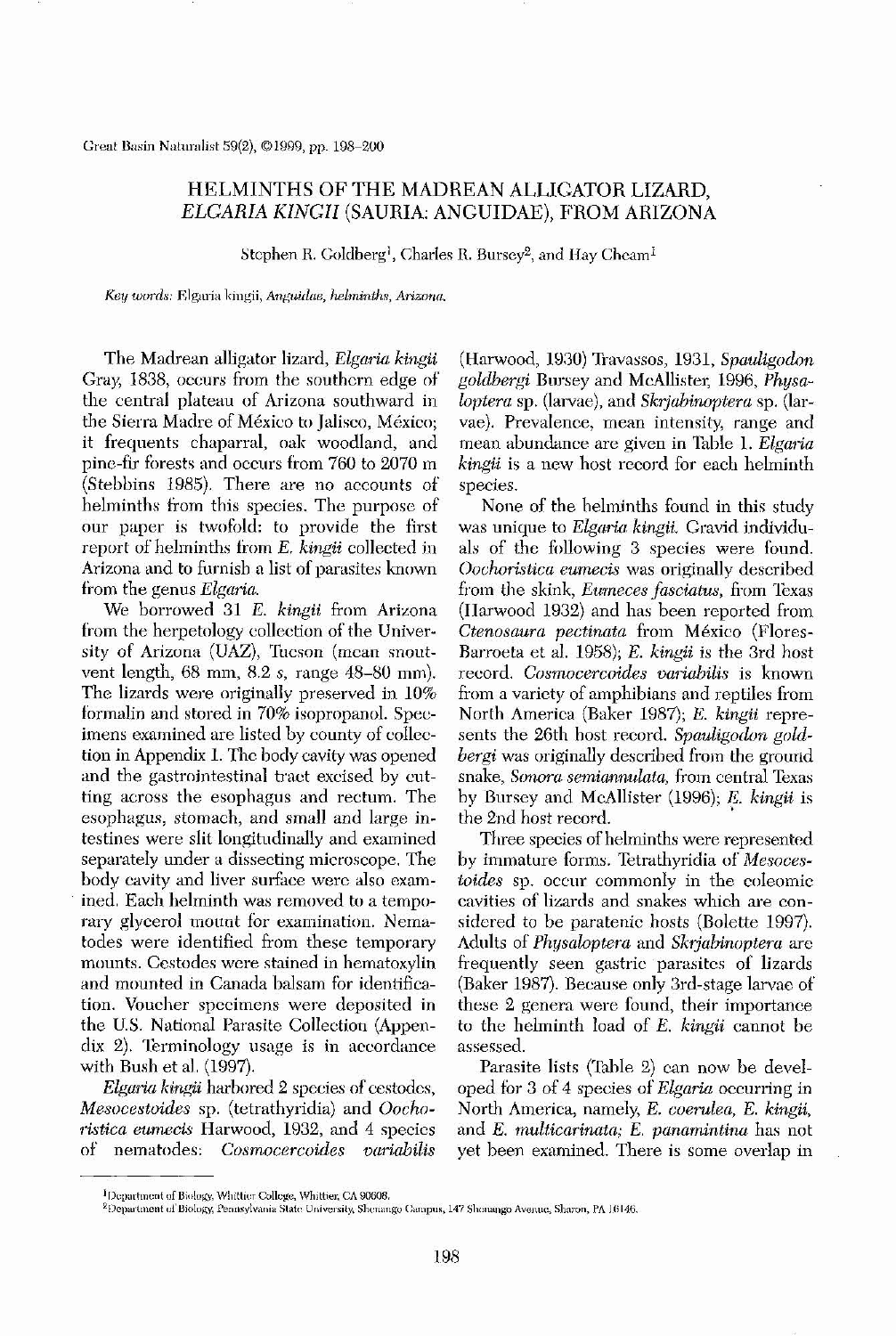1999] NOTES 199

TABLE L Helminths from *Elgaria kingii (N* = 31) from Arizona.

| Helminth                    | N  | Prevalence<br>$(\%$ | Mean intensity<br>$\pm s$ (range) | Mean abundance<br>$\pm s$ | Site                                |
|-----------------------------|----|---------------------|-----------------------------------|---------------------------|-------------------------------------|
| <b>CESTODA</b>              |    |                     |                                   |                           |                                     |
| Mesocestoides sp.           |    |                     |                                   |                           |                                     |
| (tetrathyridia)             | 47 | $\mathfrak{Z}$      | 47.0                              | $1.52 \pm 8.44$           | coelom                              |
| Oochoristica eumecis        |    | 3                   | 1.0                               | $0.03 \pm 0.18$           | small intestine                     |
| NEMATODA                    |    |                     |                                   |                           |                                     |
| Cosmocercoides variabilis   | 8  | 13                  | $2.0 \pm 2.0$ (1-5)               | $0.26 \pm 0.93$           | large intestine                     |
| Spauligodon goldbergi       | 40 | 10                  | $13.3 \pm 10.2 (6 - 25)$          | $1.29 \pm 4.79$           | small, large intestines             |
| Physaloptera sp. (larvae)   | 34 | 35                  | $3.1 \pm 3.2$ (1-11)              | $1.10 \pm 2.39$           | stomach, small, large<br>intestines |
| Skrjabinoptera sp. (larvae) | 36 | $\boldsymbol{6}$    | $18.0 \pm 18.3 (5 - 31)$          | $1.16 \pm 5.61$           | stomach                             |

TABLE 2. Prevalence of helminths in species of Elgaria from North America.

| Species of Elgaria<br>Helminth | Location             | Prevalence    | Reference                |
|--------------------------------|----------------------|---------------|--------------------------|
| E. coerulea                    |                      |               |                          |
| Mesocestoides sp.              |                      |               |                          |
| (tetrathyridia)                | Contra Costa Co., CA | not given     | Voge 1953                |
| Cosmocercoides sp.             | Whatcom Co., WA      | $2\% (2/104)$ | Goldberg and Bursey 1991 |
| Oswaldocruzia sp.              | Whatcom Co., WA      | $1\% (1/104)$ | Goldberg and Bursey 1991 |
| E. kingii                      |                      |               |                          |

# BAKER, M.R. 1987. Synopsis of the Nematoda parasitic in amphibians and reptiles. Memorial University of

#### FLORES-BARROETA, L., E. HIDALGO, AND R.R. BRENES. 1958. Céstodos de Vertebrados IV. Revista de Biología Tropical  $6:55-78$ .

| Mesocestoides sp.<br>(tetrathyridia) | Gila Co., AZ                   | $3\% (1/31)$   | this study               |
|--------------------------------------|--------------------------------|----------------|--------------------------|
| Oochoristica eumecis                 |                                |                |                          |
|                                      | Santa Cruz Co., AZ             | $3\% (1/31)$   | this study               |
| Cosmocercoides variabilis            | Cochise, Pima cos., AZ         | $13\% (4/31)$  | this study               |
| Spauligodon goldbergi                | Cochise Co., AZ                | $10\% (3/31)$  | this study               |
| <i>Physaloptera sp.</i> (larvae)     | Cochise, Graham, Pima cos., AZ | $35\% (11/31)$ | this study               |
| Skrjabinoptera sp. (larvae)          | Cochise Co., AZ                | $6\% (2/31)$   | this study               |
| E. multicarinata                     |                                |                |                          |
| Baerietta gerrhonoti                 | Los Angeles Co., CA            | 64% (16/25)    | Telford 1970             |
| Mesocestoides sp.                    |                                |                |                          |
| (tetrathyridia)                      | Riverside Co., CA              | $7\% (2/30)$   | Telford 1970             |
| Oochoristica sp.                     | Los Angeles Co., CA            | $1\% (1/96)$   | Goldberg and Bursey 1990 |
| Physaloptera retusa                  | Riverside Co., CA              | 13% (4/30)     | Telford 1970             |
| <i>Physaloptera</i> sp. (larvae)     | Los Angeles Co., CA            | $1\% (1/96)$   | Goldberg and Bursey 1990 |
| Oswaldocruzia pipiens                | Los Angeles Co., CA            | $2\% (2/96)$   | Goldberg and Bursey 1990 |

the helminth genera barbored (Table 2), but too few helminths bave been found to evaluate the belminth community in species of *Elgatia.* Except for the  $64\%$  (16/25) prevalence of the cestode *Baerietta* gerrhonoti reported by Telford (1965), prevalences of helminth species of*Elgatia* are low.

We thank Charles H. Lowe, Department of Ecology and Evolutionary Biology, University of Arizona, for permission to examine specimens of *Elgatia kingii* for helminths.

LITERATURE CITED

Newfoundland, Occasional Papers in Biology 11: 1-325.

- BOLETTE, D.E 1997. First record of *Pachvsentis canicola* (Acanthocephala: Oligacanthorhynchida) and the occurrence of *Mesocestcides* sp. tetrathyridia (Cestoidea: Cyclophyllidea) in the western diamondback rattlesnake, *Crota/us atrar* (Serpentes: Viperidae). Journal of Parasitology 83:751-752.
- BURSEY, C.R., AND C.T. MCALLISTER. 1996. Spauligodon *goldbet-gi* sp. n. (Nematoda: Pharyngodonidae) and other parasites of *Sonora semianntJata* (Serpentes: Colubridae) from New Mexico and Texas. Journal of the HelminthologicaJ Society of Washington 63:62-65.
- BUSH, A.O., K.D. LAFFERTY, J.M. LOTZ, AND A.W. SHOSTAK. 1997. Parasitology meets ecology on its own terms: Margolis et al. revisited. Journal of Parasitology 83: 575-583.